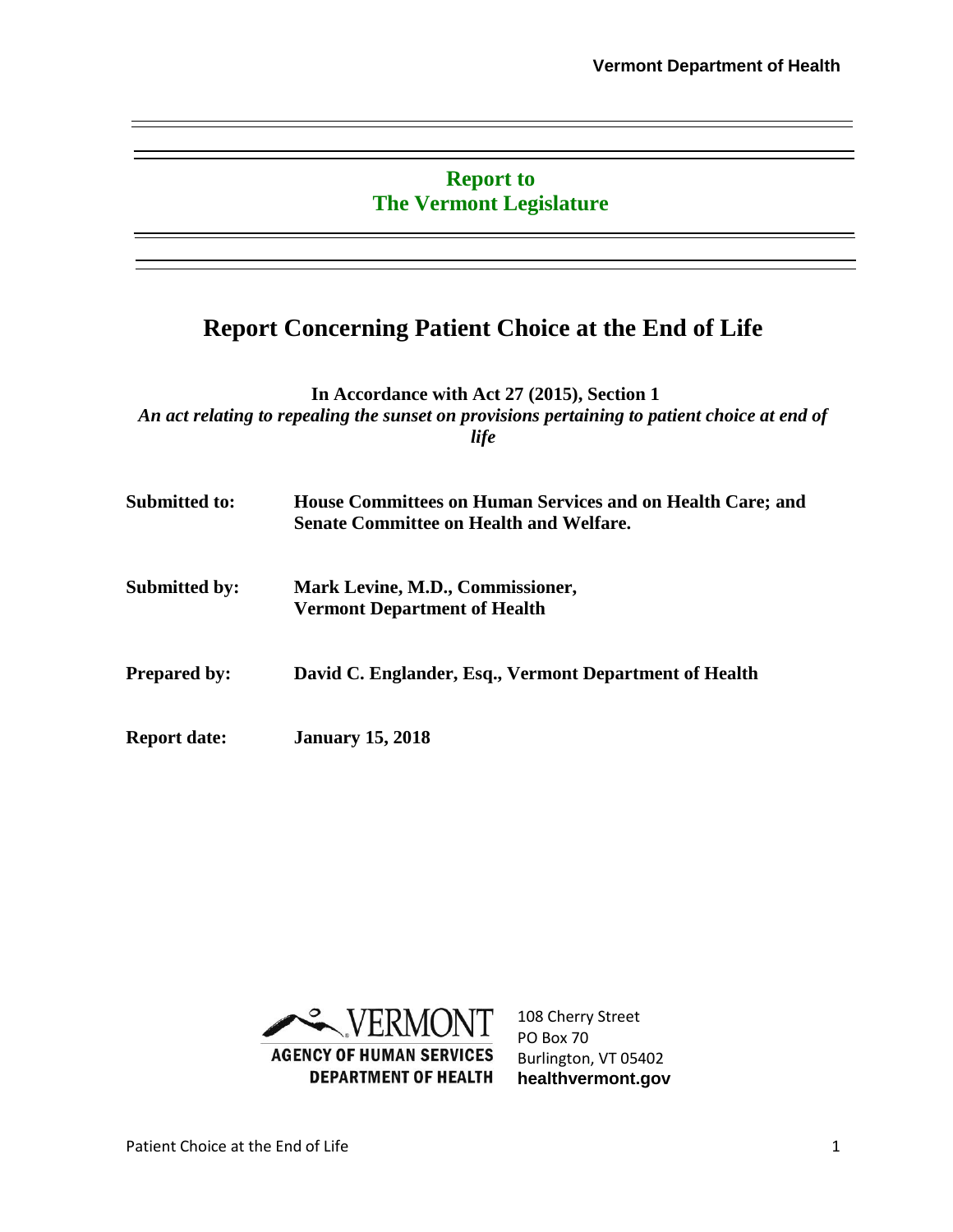# Contents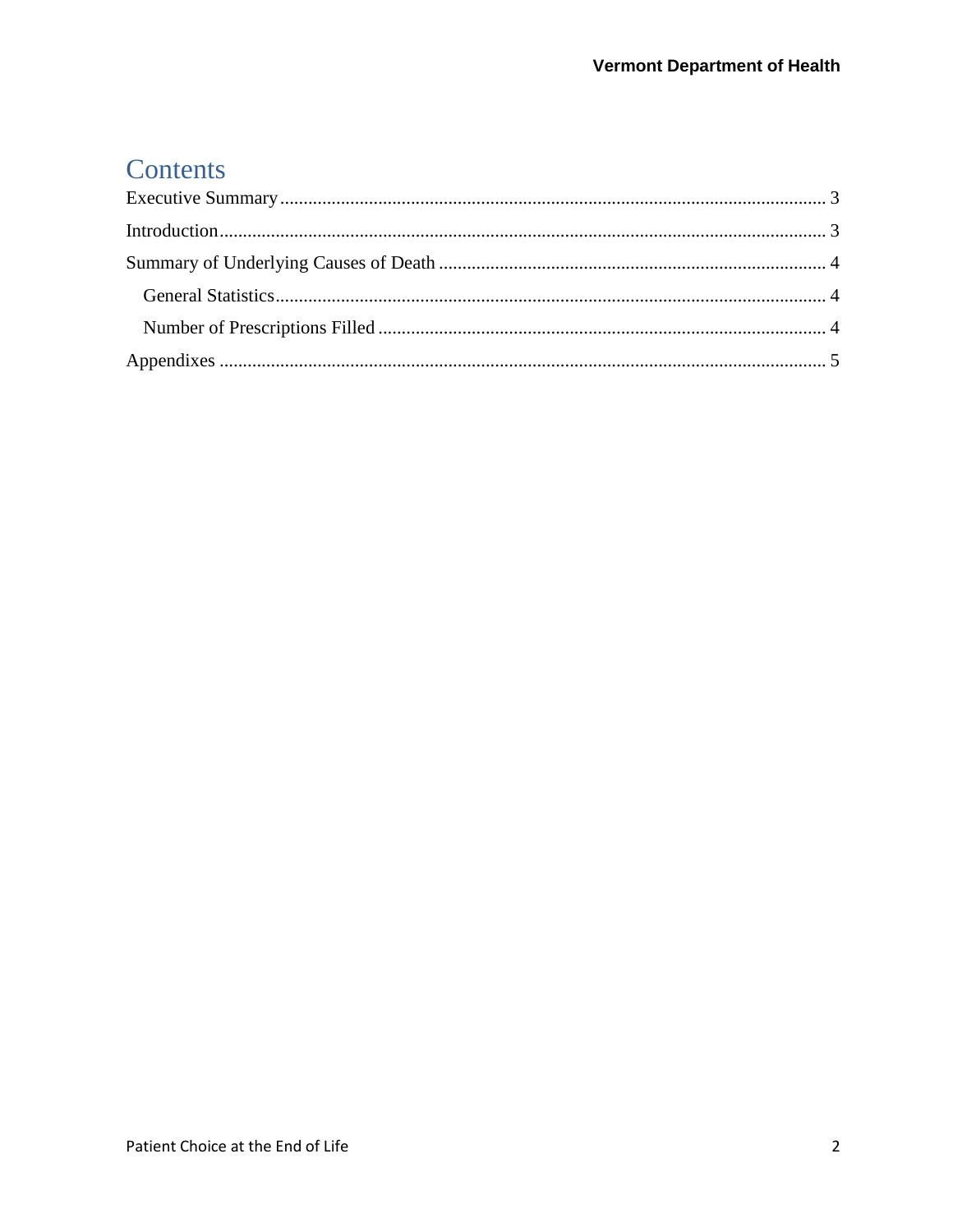## <span id="page-2-0"></span>Executive Summary

In accordance with Act 27 (2015), beginning in 2018, the Department of Health shall generate and make available to the public a biennial statistical report of the information collected by the Department, as long as releasing the information complies with the federal Health Insurance Portability and Accountability Act (HIPAA).

This report provides statistics concerning the utilization of Patient Choice at the End of Life, consistent with the HIPAA Privacy Rule that protects individually identifiable health information. Specifically, the report provides information on how many patients have met the requirements of the act, the underlying causes of death, and the number of prescriptions that have been filled by qualified patients.

#### <span id="page-2-1"></span>Introduction

In 2013, the General Assembly passed Act 39 that allowed Vermont physicians to prescribe medication to a Vermont resident with a terminal condition with the intent that the medication be self-administered for the purpose of hastening the patient's death. Act 39 set forth conditions for the patient and the physician for this action to be taken lawfully. Those conditions include (but are not limited to) an oral and written request by the patient to the physician, a reminder that all steps in the process must be voluntary, that the patient be capable of making such a decision, confirmation of the diagnosis and prognosis by a second Vermont physician, and an attestation by a non-interested witness to these steps. See Appendix A for the complete requirement set forth in 18 V.S.A. § 5283.

Once the prescribing physician fulfills all of the statutory requirements, the physician is required to report that all such steps have been taken with the Department of Health. The filing of the report confers on health care providers associated with the treatment of the patient for this hastening of his or her death, immunity from professional, criminal, or civil liability.

In 2015, the General Assembly passed Act 27 (see Appendix B) that requires the Department of Health adopt rules to facilitate the collection of information regarding compliance. Act 27 also requires the Department to generate and make available to the public a biennial statistical report of the information collected by the Department, as long as releasing the information complies with the federal Health Insurance Portability and Accountability Act of 1996, Pub. L. No.  $104 - 191.$ <sup>1</sup>

The Department subsequently adopted the Rule Governing Compliance with Patient Choice at the End of Life (see Appendix C). The rule allows the Department to collect information that includes the number of prescriptions filled under the Act by pharmacists, the number of patients who are known to have died as a direct result of ingesting the prescription, the number of patients who died as a result of causes other than ingesting the prescription, the patient's underlying terminal disease, as well as some limited demographic information. The rule also requires the prescribing physician to file a simple follow-up form to assist the Department in confirming available data.

 $\overline{a}$ 

<sup>&</sup>lt;sup>1</sup> This means that this report will contain no information that could be used to potentially identify any patients or health care providers who have taken steps under the Acts.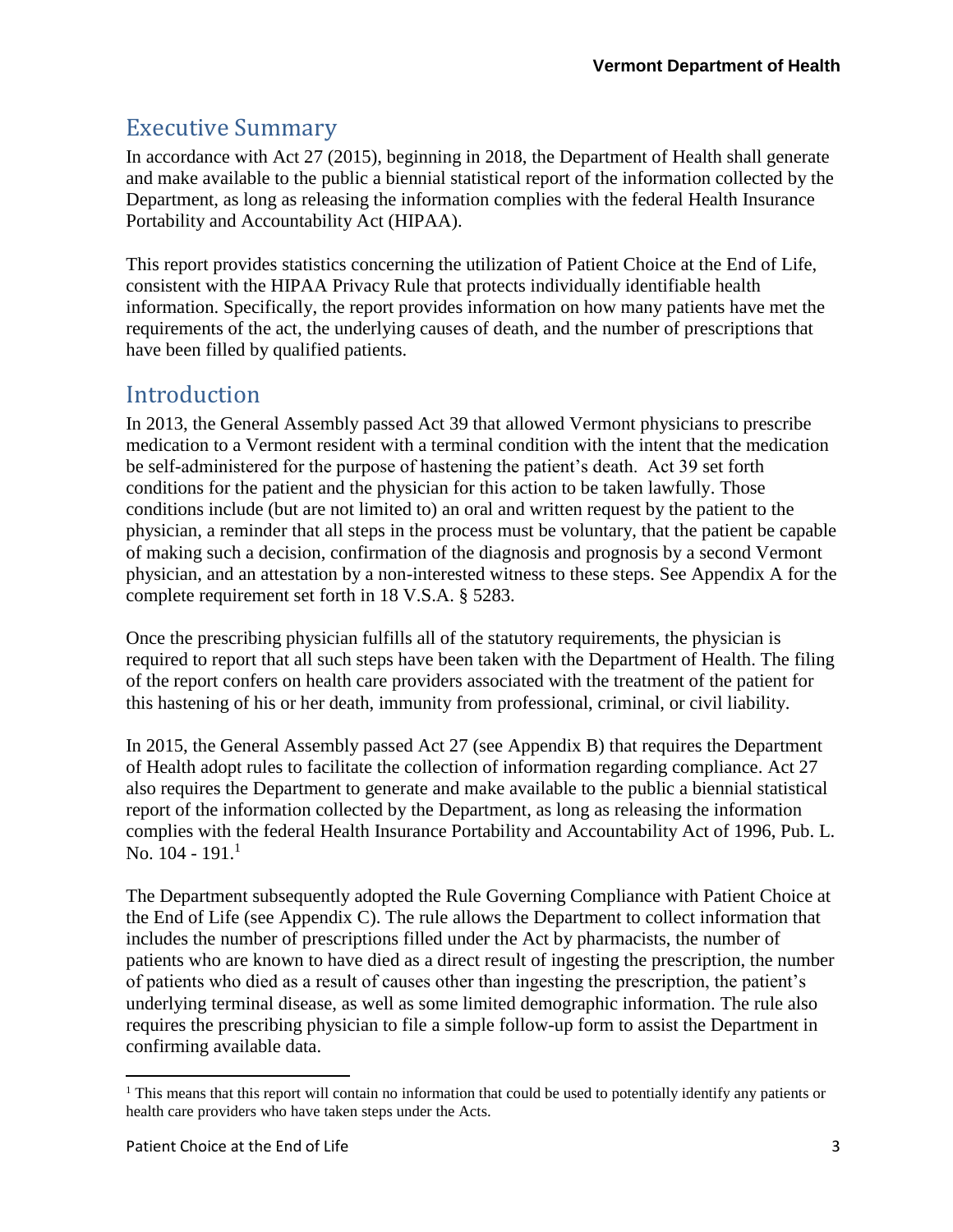### <span id="page-3-0"></span>Summary of Underlying Causes of Death

The following summary is based on cases reported to the Vermont Department of Health and met the definition of a reportable event under Act 39 between the time period of May 31, 2013 and June 30<sup>th</sup>, 2017.

#### <span id="page-3-1"></span>**General Statistics**

- There were 52 total events that met the definition of Act 39 for this reporting period.
	- o The underlying diagnoses fall into the following general disease groups:
		- 83% of cases are Cancer (43 total cases);
		- 14% of cases are ALS (7 total cases); and
		- 3% are other causes.
- 48 out of 52 events have a death certificate on file with the Vital Records' Office. The remaining 4 cases are assumed to still be living since all deaths are reportable to the Health Department, and any Vermont resident dying in other states is reported and recorded by the Vital Records' Office.
- 100% of the death certificates listed the appropriate cause (the underlying disease) and manner of death (natural), per Act 39 requirements. Among the 48 confirmed deaths, the mechanism was:
	- $\blacksquare$  29 utilized the patient choice prescription (60%);
	- 17 died from the underlying disease (35%);
	- 1 died from other causes (2%); and
	- $\blacksquare$  1 unknown (2%).

#### <span id="page-3-2"></span>**Number of Prescriptions Filled**

The Department of Health used the Vermont Prescription Monitoring System (VPMS) to identify patients that had filled a prescription under the Act. The Department positively identified 26 out of the 48 deceased cases that filled the prescription under the Act process. An additional 7 out of the remaining 22 decedents were likely prescribed a medication to hasten their deaths under the Act. There are a variety of reasons that might account for the remainder of the prescriptions not being present in VPMS, including those that were not filled or were filled out of state.